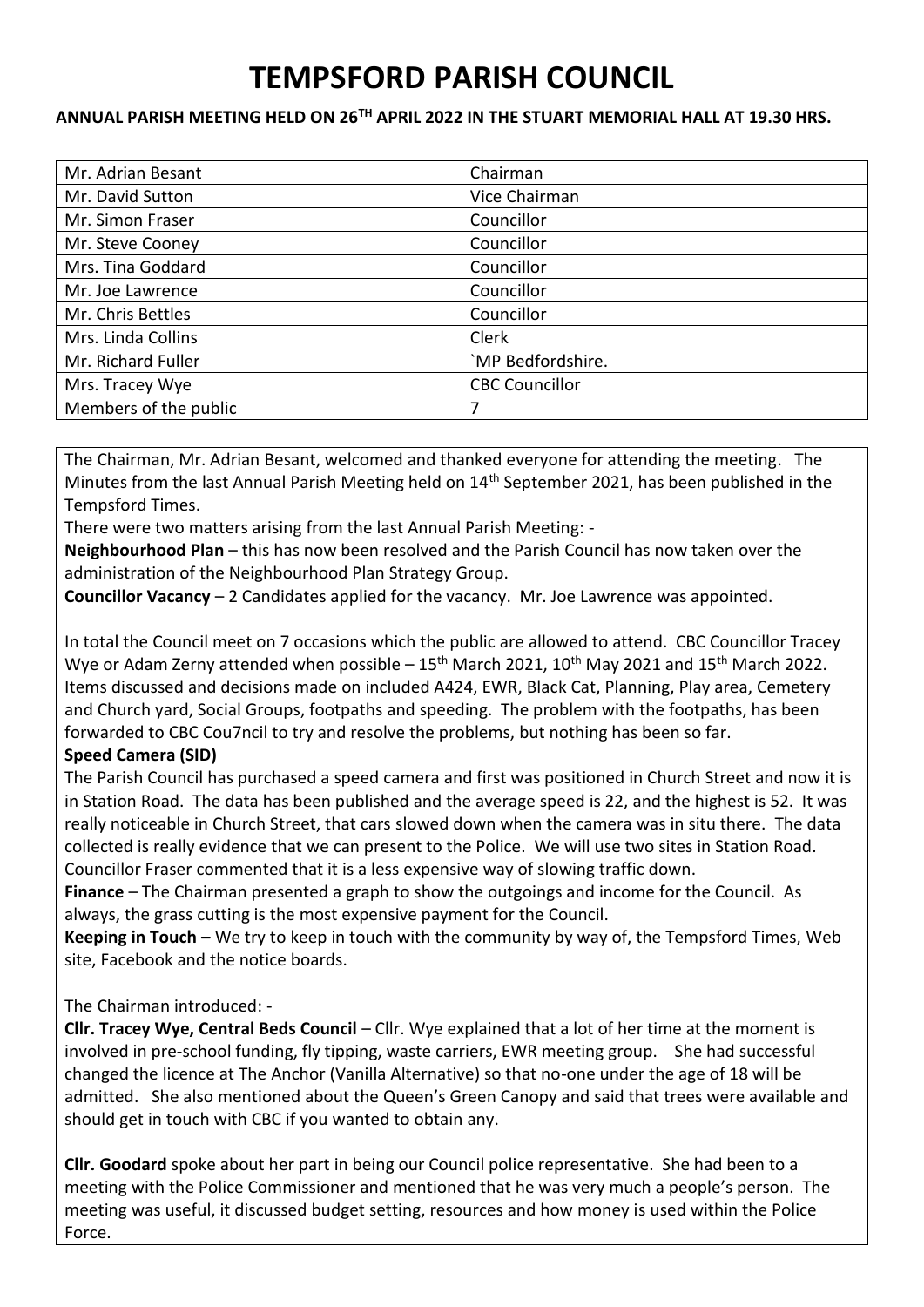**Cllr. Fraser – Tempsford Charities** – He was hoping that the Charity would be having a meeting in the next couple of months, which would be the first since lockdown.

**Methodist Church** – Stephen Gosling – Covid has stopped so much. They have had a few services and a very successful Christmas lunch. They are hoping to arrange a Jubilee Afternoon tea on the  $3^{rd}$  June.

**Stuart Memorial Hall** – Mr. Brian Harrison, Chairman SMH spoke that a lot of work had been done to bring the hall up to what it is now. A approx. £100,00 has been spent on the renovation a lot being financed by grants applied for. A lot was done during lockdown. Wifi has been installed, new stage curtains. The outside needs to be painted now and also to decorate the kitchen. Bookings have increased since Covid restrictions have been lifted. TMUG group has started and using the hall which is good to bring the community together.

**Tempsford Museum** – Steve Cooney, Chairman. The museum continues to be active. They have their name down at a lot of auction houses and the internet to source items to do with Tempsford, Stuart family, RAF etc. We have 108 Friends of Tempsford Museum. However, visitors are a little down since Covid. Grants from CBC were applied for and was successful, which helped a great deal. We were able to improve the exhibition room, have new lighting and information boards. Main objective now is to catalogue everything for future security. We are in conversation with The Dig in Tempsford and there will be another talk and exhibition on the items found in Tempsford.

**Tempsford Football Team** – Mr. Joe Lawrence founder – The team was founded in 2019. His dream/goal is to be able to play in Tempsford on a Tempsford football pitch. The pitch at the moment is not up to League standard, but he is still hoping. They received special recognition for continuing to improve which was a boost. They have a first team and reserve. They have purchased AE so hopefully it will improve the ball passing. They will be arranging the Jubilee activities with a 5 a side football match.

**TMUG – Mrs. Kay Quinn** – The group (Tempsford Meet Up Group) was started after WI closed, not to take over. Aim is to create smaller groups to bring people together. She thanked the Parish Council for financial help. The Inaugural meeting outcome: - thriving book club and crafting group, involved with various patchwork, embroidery and other. Both groups meet once a month. The first evening event, was a cheese, wine quiz evening which was a great success. Walking group will be starting soon, and also a Beer Appreciation Group. We hope to arrange some shows to Milton Keynes Theatre as well but need transport. The Sprinter may be a good idea.

### **The Chairman then introduced our guest for the evening – Mr. Richard Fuller MP**

Mr. Fuller said he had started as a new MP in 2019. Covers N/E side of Bedfordshire, Bromham, Sharnbrook, Tempsford, Sandy, Stotfold – he has 94000 constituency. 11 largest constituency. Biggest population growth. Has grown 3-5 times larger than national average. It needs to slow down! It was all about the Ox-Cam arc – to do certain things – create superhighways, a railway line, millions of homes between 2016-2030. Core thinking since 2015 – housing targets and major infrastructure. Now it is thought they are having second thoughts regarding Ox-Cam arc.

Dec 2019- 2020 EWR came on the scene – there are now major concerns about route. It actually goes through his constituency. There are issues with EWR. Ministers have asked for revised plan for May 2022. They will then decide whether to continue. Little Barford 2040 Housing Plan – 1 million drop housing, pressure on school places and GP's.

Questions: -

Questions were asked by the public: -

1. Upgrade on sewer need as Tempsford takes all the sewer from other villages, such as Blunham. The water pressure is not good at peak times. Some people get no water if at the end of the line as such. Richard Fuller – He said he would look into this problem with Anglian Water.